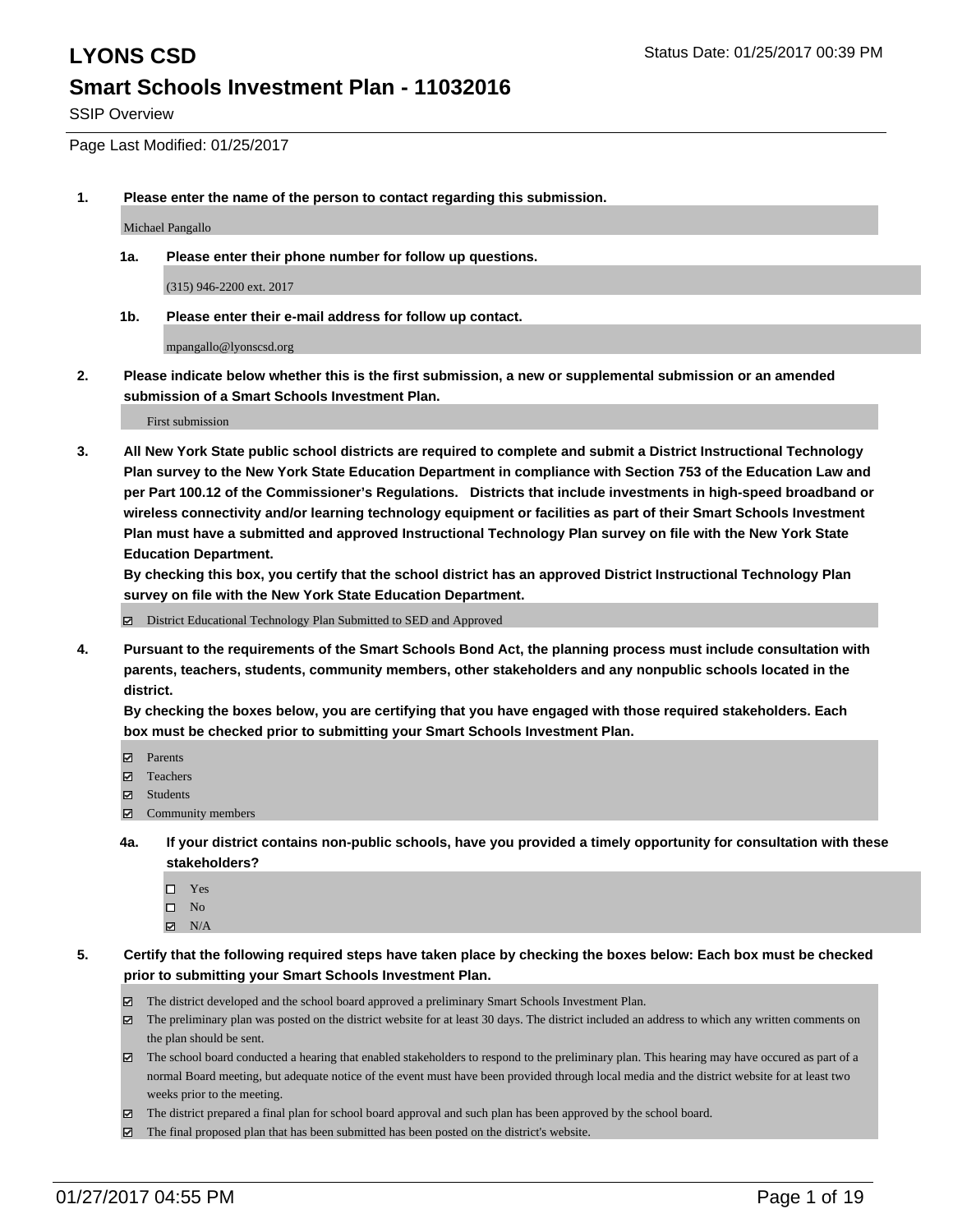SSIP Overview

Page Last Modified: 01/25/2017

**5a. Please upload the proposed Smart Schools Investment Plan (SSIP) that was posted on the district's website, along with any supporting materials. Note that this should be different than your recently submitted Educational Technology Survey. The Final SSIP, as approved by the School Board, should also be posted on the website and remain there during the course of the projects contained therein.**

Lyons SMARTBond Final Website Presentation.pptx

**5b. Enter the webpage address where the final Smart Schools Investment Plan is posted. The Plan should remain posted for the life of the included projects.**

www.lyonscsd.org

**6. Please enter an estimate of the total number of students and staff that will benefit from this Smart Schools Investment Plan based on the cumulative projects submitted to date.**

1,100

- **7. An LEA/School District may partner with one or more other LEA/School Districts to form a consortium to pool Smart Schools Bond Act funds for a project that meets all other Smart School Bond Act requirements. Each school district participating in the consortium will need to file an approved Smart Schools Investment Plan for the project and submit a signed Memorandum of Understanding that sets forth the details of the consortium including the roles of each respective district.**
	- $\Box$  The district plans to participate in a consortium to partner with other school district(s) to implement a Smart Schools project.
- **8. Please enter the name and 6-digit SED Code for each LEA/School District participating in the Consortium.**

| Partner LEA/District | <b>ISED BEDS Code</b> |
|----------------------|-----------------------|
| (No Response)        | (No Response)         |

**9. Please upload a signed Memorandum of Understanding with all of the participating Consortium partners.**

(No Response)

**10. Your district's Smart Schools Bond Act Allocation is:**

\$1,158,755

**11. Enter the budget sub-allocations by category that you are submitting for approval at this time. If you are not budgeting SSBA funds for a category, please enter 0 (zero.) If the value entered is \$0, you will not be required to complete that survey question.**

|                                       | Sub-        |
|---------------------------------------|-------------|
|                                       | Allocations |
| School Connectivity                   | $\mathbf 0$ |
| Connectivity Projects for Communities | $\Omega$    |
| <b>Classroom Technology</b>           | 522,090     |
| Pre-Kindergarten Classrooms           | $\Omega$    |
| Replace Transportable Classrooms      | 0           |
| High-Tech Security Features           | 0           |
| Totals:                               | 522,090     |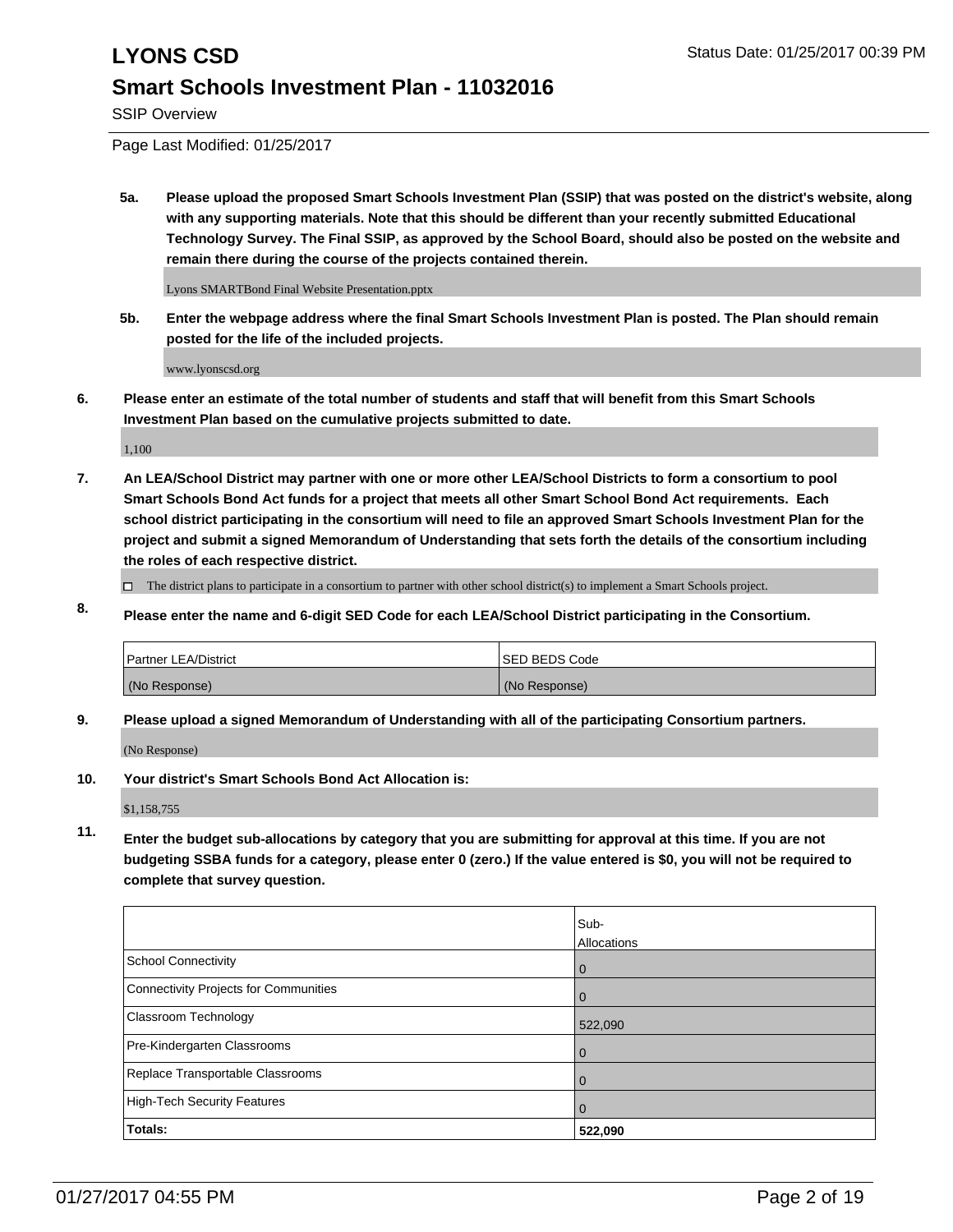School Connectivity

Page Last Modified: 01/25/2017

- **1. In order for students and faculty to receive the maximum benefit from the technology made available under the Smart Schools Bond Act, their school buildings must possess sufficient connectivity infrastructure to ensure that devices can be used during the school day. Smart Schools Investment Plans must demonstrate that:**
	- **sufficient infrastructure that meets the Federal Communications Commission's 100 Mbps per 1,000 students standard currently exists in the buildings where new devices will be deployed, or**
	- **is a planned use of a portion of Smart Schools Bond Act funds, or**
	- **is under development through another funding source.**

**Smart Schools Bond Act funds used for technology infrastructure or classroom technology investments must increase the number of school buildings that meet or exceed the minimum speed standard of 100 Mbps per 1,000 students and staff within 12 months. This standard may be met on either a contracted 24/7 firm service or a "burstable" capability. If the standard is met under the burstable criteria, it must be:**

**1. Specifically codified in a service contract with a provider, and**

**2. Guaranteed to be available to all students and devices as needed, particularly during periods of high demand, such as computer-based testing (CBT) periods.**

**Please describe how your district already meets or is planning to meet this standard within 12 months of plan submission.**

(No Response)

**1a. If a district believes that it will be impossible to meet this standard within 12 months, it may apply for a waiver of this requirement, as described on the Smart Schools website. The waiver must be filed and approved by SED prior to submitting this survey.**

 $\Box$ By checking this box, you are certifying that the school district has an approved waiver of this requirement on file with the New York State Education Department.

**2. Connectivity Speed Calculator (Required)**

|                         | Number of<br>Students | Multiply by<br>100 Kbps | Divide by 1000 Current Speed<br>Ito Convert to<br>Required<br>Speed in Mb | lin Mb           | Expected<br>Speed to be<br>Attained Within Required<br>12 Months | <b>Expected Date</b><br>l When<br>Speed Will be<br>Met |
|-------------------------|-----------------------|-------------------------|---------------------------------------------------------------------------|------------------|------------------------------------------------------------------|--------------------------------------------------------|
| <b>Calculated Speed</b> | (No<br>Response)      | (No Response)           | (No<br>Response)                                                          | (No<br>Response) | (No<br>Response)                                                 | l (No<br>Response)                                     |

**3. Describe how you intend to use Smart Schools Bond Act funds for high-speed broadband and/or wireless connectivity projects in school buildings.**

(No Response)

**4. Describe the linkage between the district's District Instructional Technology Plan and the proposed projects. (There should be a link between your response to this question and your response to Question 1 in Part E. Curriculum and Instruction "What are the district's plans to use digital connectivity and technology to improve teaching and learning?)**

(No Response)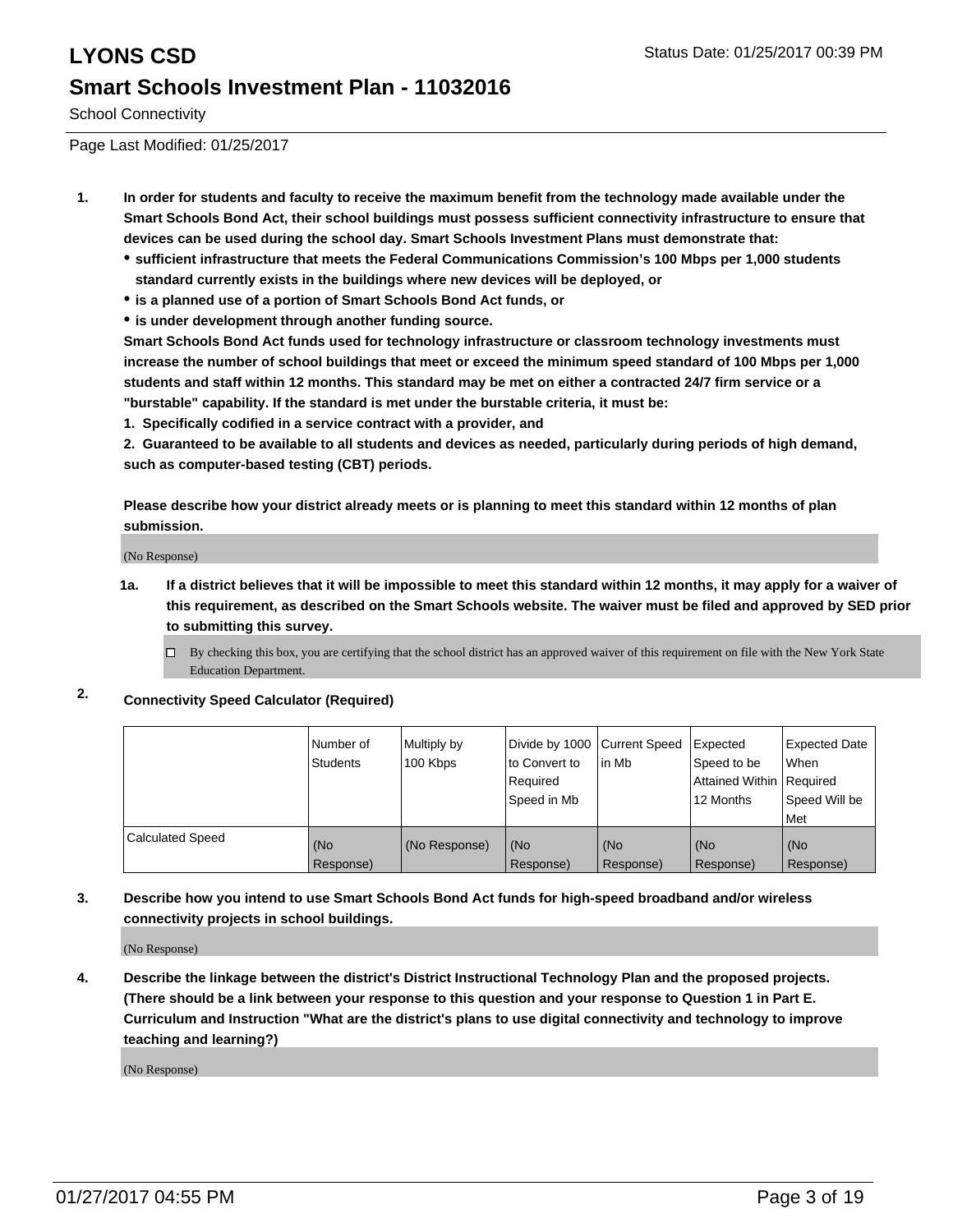School Connectivity

Page Last Modified: 01/25/2017

**5. If the district wishes to have students and staff access the Internet from wireless devices within the school building, or in close proximity to it, it must first ensure that it has a robust Wi-Fi network in place that has sufficient bandwidth to meet user demand.**

**Please describe how you have quantified this demand and how you plan to meet this demand.**

(No Response)

**6. As indicated on Page 5 of the guidance, the Office of Facilities Planning will have to conduct a preliminary review of all capital projects, including connectivity projects.**

**Please indicate on a separate row each project number given to you by the Office of Facilities Planning.**

| Project Number |  |
|----------------|--|
|                |  |
| (No Response)  |  |

**7. Certain high-tech security and connectivity infrastructure projects may be eligible for an expedited review process as determined by the Office of Facilities Planning.**

**Was your project deemed eligible for streamlined review?**

(No Response)

**8. Include the name and license number of the architect or engineer of record.**

| <b>Name</b>   | License Number |
|---------------|----------------|
| (No Response) | (No Response)  |

**9. If you are submitting an allocation for School Connectivity complete this table.**

**Note that the calculated Total at the bottom of the table must equal the Total allocation for this category that you entered in the SSIP Overview overall budget.** 

|                                            | Sub-          |
|--------------------------------------------|---------------|
|                                            | Allocation    |
| Network/Access Costs                       | (No Response) |
| <b>Outside Plant Costs</b>                 | (No Response) |
| School Internal Connections and Components | (No Response) |
| <b>Professional Services</b>               | (No Response) |
| Testing                                    | (No Response) |
| <b>Other Upfront Costs</b>                 | (No Response) |
| <b>Other Costs</b>                         | (No Response) |
| Totals:                                    | 0             |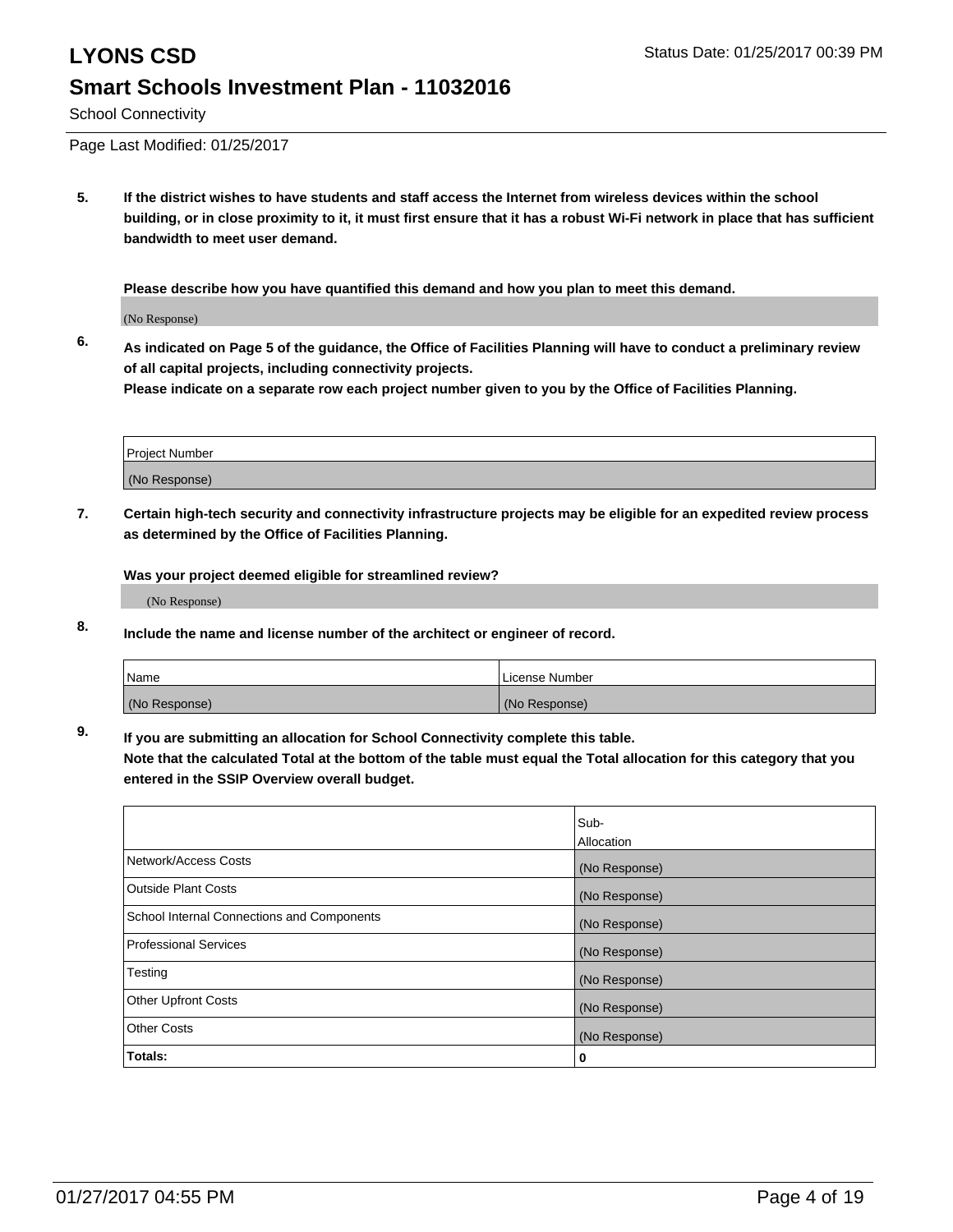School Connectivity

Page Last Modified: 01/25/2017

**10. Please detail the type, quantity, per unit cost and total cost of the eligible items under each sub-category. This is especially important for any expenditures listed under the "Other" category. All expenditures must be eligible for tax-exempt financing to be reimbursed through the SSBA. Sufficient detail must be provided so that we can verify this is the case. If you have any questions, please contact us directly through smartschools@nysed.gov. NOTE: Wireless Access Points should be included in this category, not under Classroom Educational Technology, except those that will be loaned/purchased for nonpublic schools. Add rows under each sub-category for additional items, as needed.**

| Select the allowable expenditure | Item to be purchased | <b>Quantity</b> | Cost per Item | <b>Total Cost</b> |
|----------------------------------|----------------------|-----------------|---------------|-------------------|
| type.                            |                      |                 |               |                   |
| Repeat to add another item under |                      |                 |               |                   |
| each type.                       |                      |                 |               |                   |
| (No Response)                    | (No Response)        | (No Response)   | (No Response) | (No Response)     |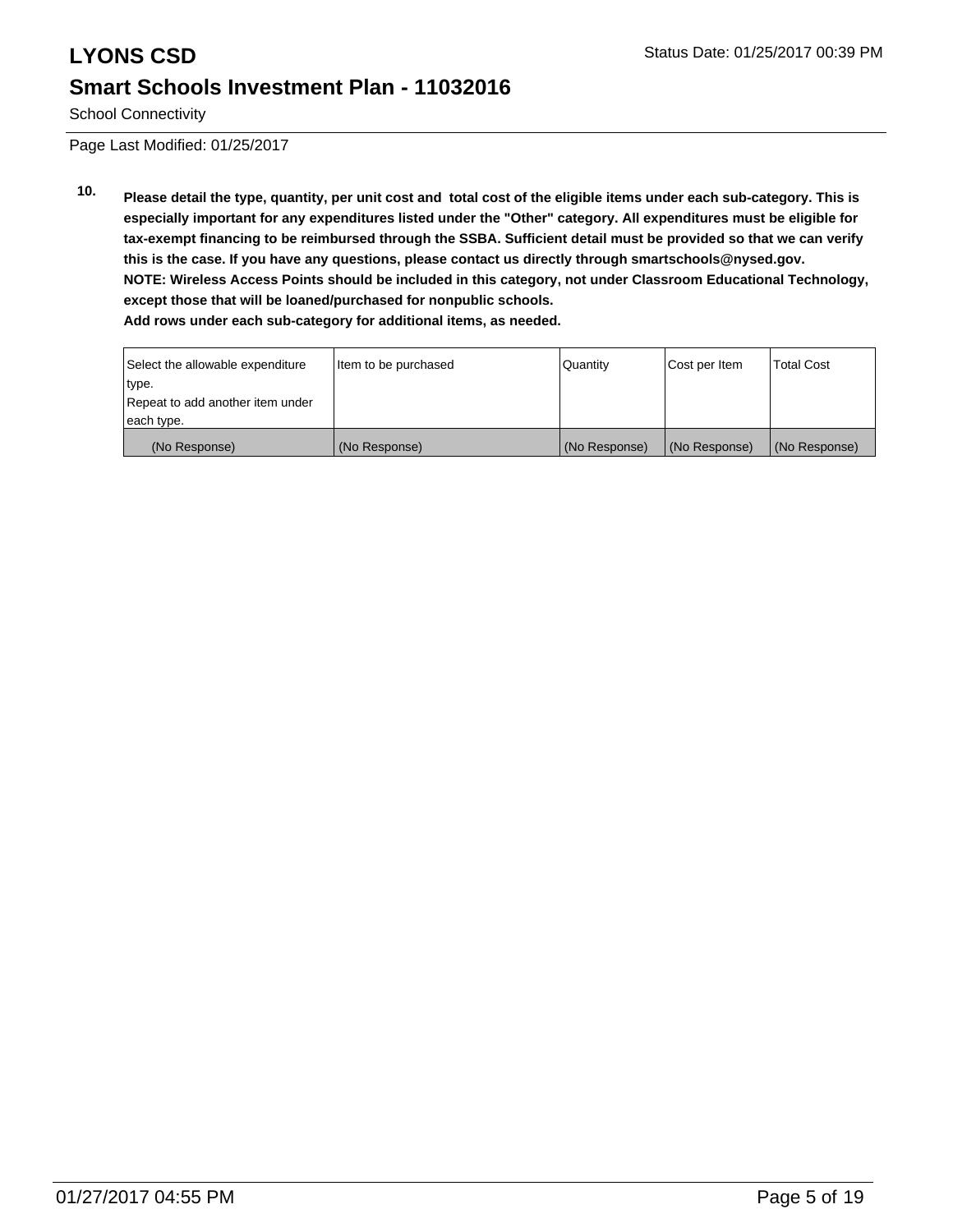Community Connectivity (Broadband and Wireless)

Page Last Modified: 01/20/2017

**1. Describe how you intend to use Smart Schools Bond Act funds for high-speed broadband and/or wireless connectivity projects in the community.**

(No Response)

**2. Please describe how the proposed project(s) will promote student achievement and increase student and/or staff access to the Internet in a manner that enhances student learning and/or instruction outside of the school day and/or school building.**

(No Response)

**3. Community connectivity projects must comply with all the necessary local building codes and regulations (building and related permits are not required prior to plan submission).**

 $\Box$  I certify that we will comply with all the necessary local building codes and regulations.

**4. Please describe the physical location of the proposed investment.**

(No Response)

**5. Please provide the initial list of partners participating in the Community Connectivity Broadband Project, along with their Federal Tax Identification (Employer Identification) number.**

| <b>Project Partners</b> | l Federal ID # |
|-------------------------|----------------|
| (No Response)           | (No Response)  |

**6. If you are submitting an allocation for Community Connectivity, complete this table. Note that the calculated Total at the bottom of the table must equal the Total allocation for this category that you entered in the SSIP Overview overall budget.**

|                                    | Sub-Allocation |
|------------------------------------|----------------|
| Network/Access Costs               | (No Response)  |
| <b>Outside Plant Costs</b>         | (No Response)  |
| <b>Tower Costs</b>                 | (No Response)  |
| <b>Customer Premises Equipment</b> | (No Response)  |
| <b>Professional Services</b>       | (No Response)  |
| Testing                            | (No Response)  |
| Other Upfront Costs                | (No Response)  |
| <b>Other Costs</b>                 | (No Response)  |
| Totals:                            | 0              |

**7. Please detail the type, quantity, per unit cost and total cost of the eligible items under each sub-category. This is especially important for any expenditures listed under the "Other" category. All expenditures must be capital-bond eligible to be reimbursed through the SSBA. If you have any questions, please contact us directly through smartschools@nysed.gov.**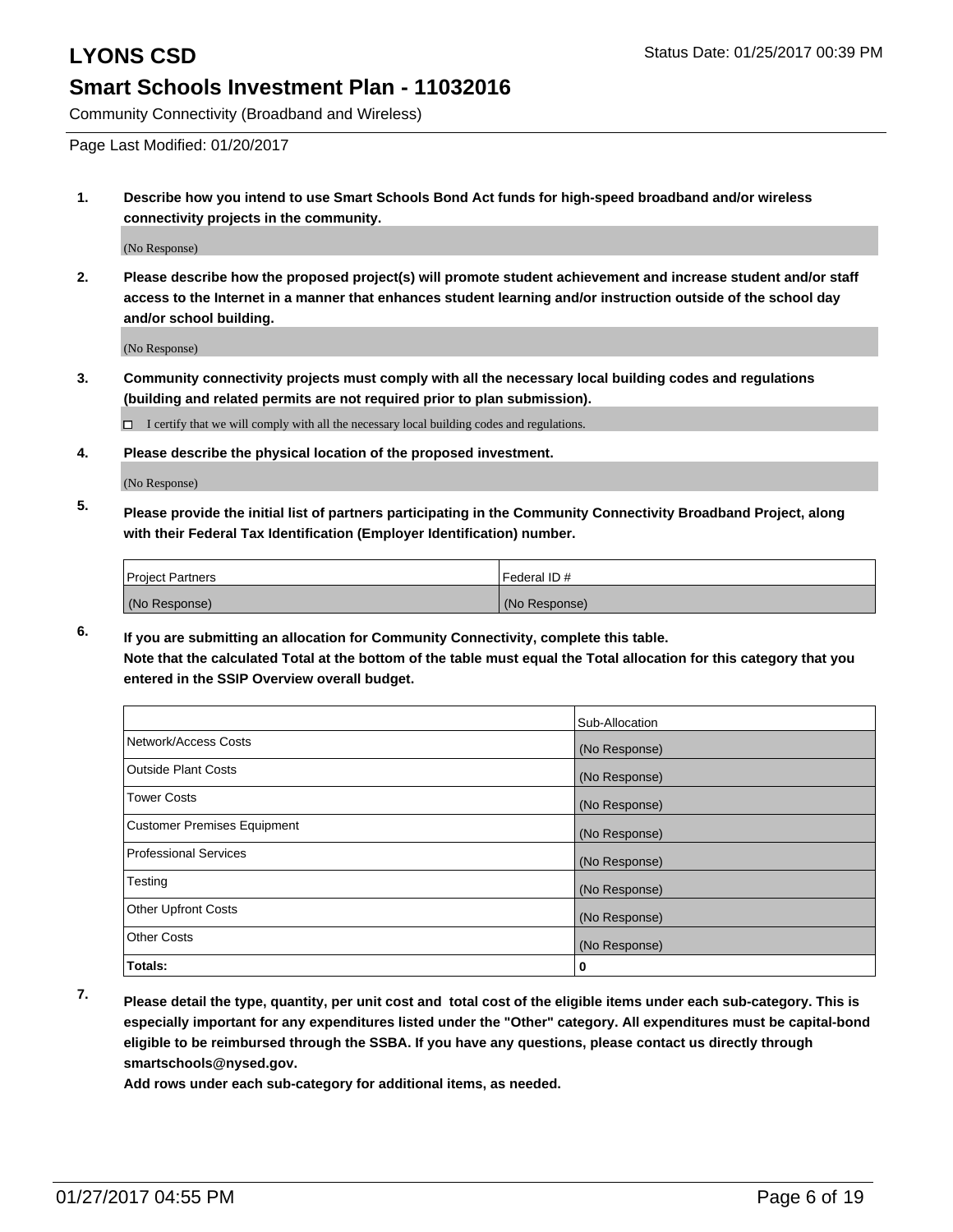# **LYONS CSD** Status Date: 01/25/2017 00:39 PM

# **Smart Schools Investment Plan - 11032016**

Community Connectivity (Broadband and Wireless)

Page Last Modified: 01/20/2017

| Select the allowable expenditure | Item to be purchased | Quantity      | Cost per Item | <b>Total Cost</b> |
|----------------------------------|----------------------|---------------|---------------|-------------------|
| type.                            |                      |               |               |                   |
| Repeat to add another item under |                      |               |               |                   |
| each type.                       |                      |               |               |                   |
| (No Response)                    | (No Response)        | (No Response) | (No Response) | (No Response)     |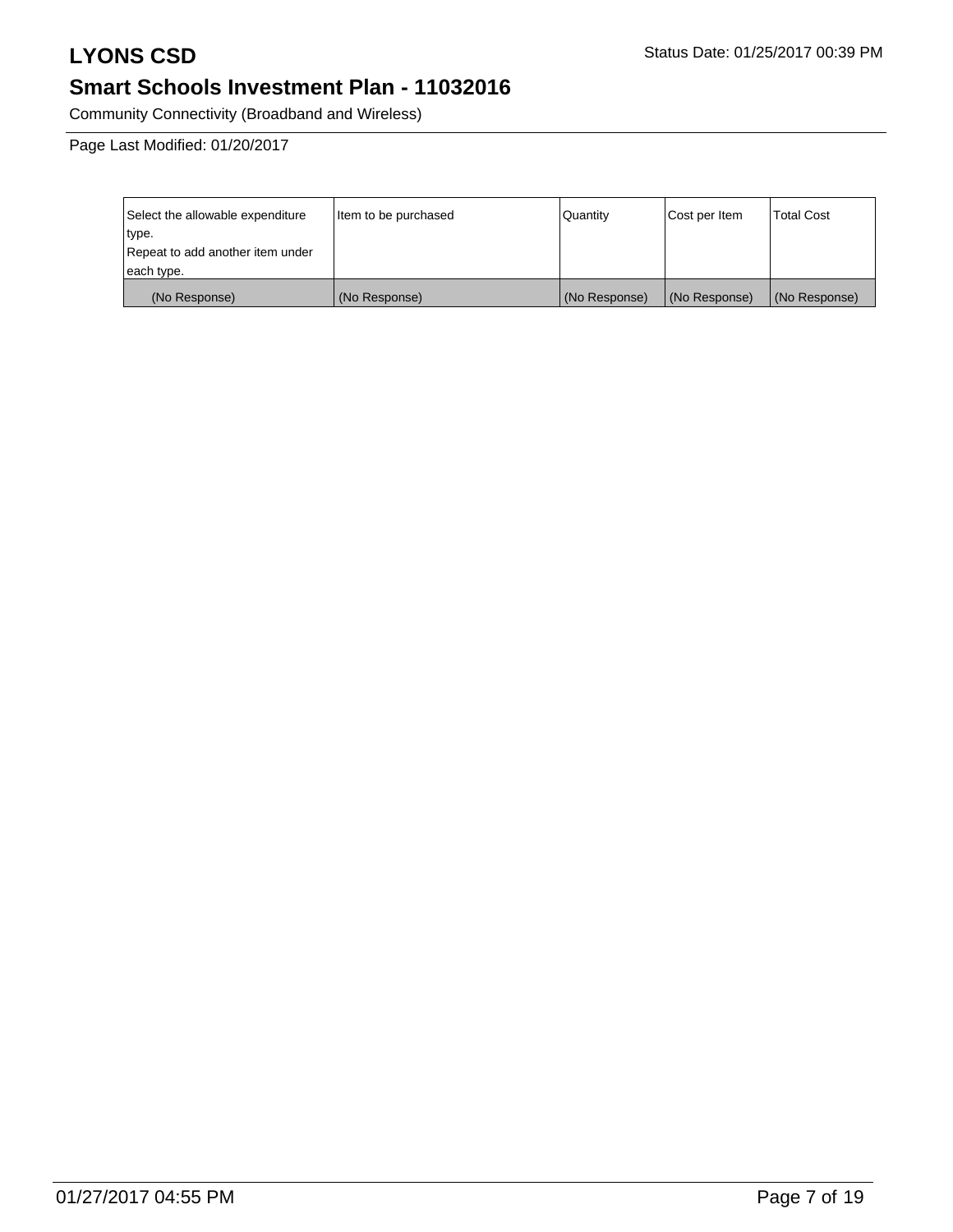Classroom Learning Technology

Page Last Modified: 01/24/2017

**1. In order for students and faculty to receive the maximum benefit from the technology made available under the Smart Schools Bond Act, their school buildings must possess sufficient connectivity infrastructure to ensure that devices can be used during the school day. Smart Schools Investment Plans must demonstrate that sufficient infrastructure that meets the Federal Communications Commission's 100 Mbps per 1,000 students standard currently exists in the buildings where new devices will be deployed, or is a planned use of a portion of Smart Schools Bond Act funds, or is under development through another funding source.**

**Smart Schools Bond Act funds used for technology infrastructure or classroom technology investments must increase the number of school buildings that meet or exceed the minimum speed standard of 100 Mbps per 1,000 students and staff within 12 months. This standard may be met on either a contracted 24/7 firm service or a "burstable" capability. If the standard is met under the burstable criteria, it must be:**

**1. Specifically codified in a service contract with a provider, and**

**2. Guaranteed to be available to all students and devices as needed, particularly during periods of high demand, such as computer-based testing (CBT) periods.**

**Please describe how your district already meets or is planning to meet this standard within 12 months of plan submission.**

The District has contracted with WFL BOCES as part of an existing capital project to install a district-wide wireless solution which will operate at a maximum of 1,000 Mbps within our local network. Our WiFi network is scheduled to be operational by February, 2017. Our current connection speed to the internet is 200 Mbps.

- **1a. If a district believes that it will be impossible to meet this standard within 12 months, it may apply for a waiver of this requirement, as described on the Smart Schools website. The waiver must be filed and approved by SED prior to submitting this survey.**
	- $\Box$  By checking this box, you are certifying that the school district has an approved waiver of this requirement on file with the New York State Education Department.

## **2. Connectivity Speed Calculator (Required)**

|                         | l Number of     | Multiply by | Divide by 1000 Current Speed |        | <b>I</b> Expected          | <b>Expected Date</b> |
|-------------------------|-----------------|-------------|------------------------------|--------|----------------------------|----------------------|
|                         | <b>Students</b> | 100 Kbps    | lto Convert to               | lin Mb | Speed to be                | When                 |
|                         |                 |             | Required                     |        | Attained Within   Required |                      |
|                         |                 |             | Speed in Mb                  |        | 12 Months                  | Speed Will be        |
|                         |                 |             |                              |        |                            | Met                  |
| <b>Calculated Speed</b> | 879             | 87.900      | 87.9                         | 200    | 200                        | currently met        |

**3. If the district wishes to have students and staff access the Internet from wireless devices within the school building, or in close proximity to it, it must first ensure that it has a robust Wi-Fi network in place that has sufficient bandwidth to meet user demand.**

## **Please describe how you have quantified this demand and how you plan to meet this demand.**

Our campus will be completely WI-FI enabled by February of 2017. We will have multiple access points in every classroom and office. As part of our wireless network project, we are also upgrading our infrastructure by installing new switches, fiber between buildings and cat 6 cables within our buildings. Our robust wireless network and backbone was designed to accommodate all students and staff.We have anticipate no trouble meeting user demand. We will regularly look at our internet traffic reports to ensure that there are no bottlenecks.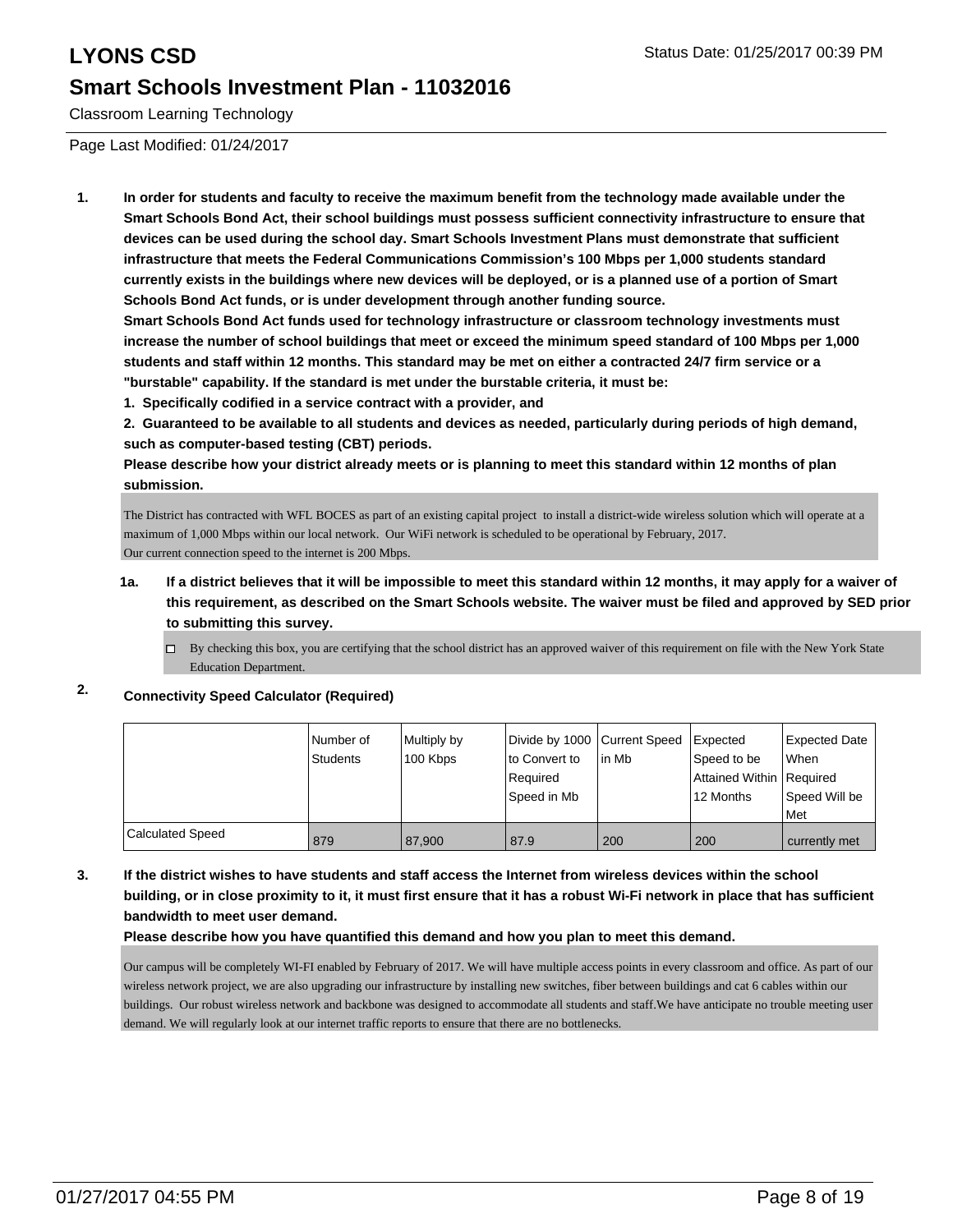Classroom Learning Technology

Page Last Modified: 01/24/2017

**4. All New York State public school districts are required to complete and submit an Instructional Technology Plan survey to the New York State Education Department in compliance with Section 753 of the Education Law and per Part 100.12 of the Commissioner's Regulations.**

**Districts that include educational technology purchases as part of their Smart Schools Investment Plan must have a submitted and approved Instructional Technology Plan survey on file with the New York State Education Department.**

- By checking this box, you are certifying that the school district has an approved Instructional Technology Plan survey on file with the New York State Education Department.
- **5. Describe the devices you intend to purchase and their compatibility with existing or planned platforms or systems. Specifically address the adequacy of each facility's electrical, HVAC and other infrastructure necessary to install and support the operation of the planned technology.**

We are purchasing Chromebooks so that we will have 1-1 devices for our students. Our Director of Facilities and our technology support provider WFL BOCES both affirm that we have a more than adequate electrical supply to support our new wireless network backbone and charging stations for the Chromebooks.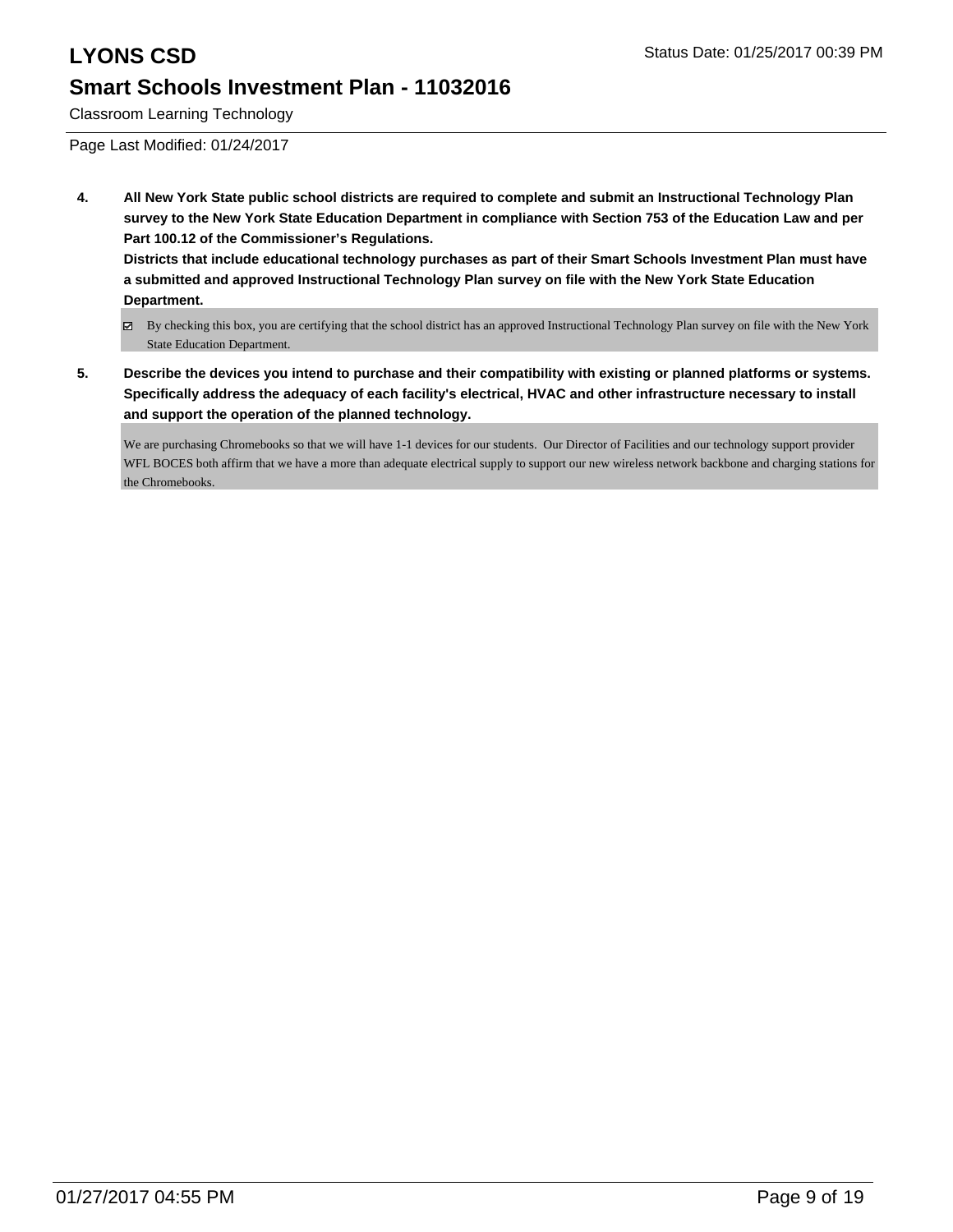Classroom Learning Technology

Page Last Modified: 01/24/2017

- **6. Describe how the proposed technology purchases will:**
	- **> enhance differentiated instruction;**
	- **> expand student learning inside and outside the classroom;**
	- **> benefit students with disabilities and English language learners; and**
	- **> contribute to the reduction of other learning gaps that have been identified within the district.**

**The expectation is that districts will place a priority on addressing the needs of students who struggle to succeed in a rigorous curriculum. Responses in this section should specifically address this concern and align with the district's Instructional Technology Plan (in particular Question 2 of E. Curriculum and Instruction: "Does the district's instructional technology plan address the needs of students with disabilities to ensure equitable access to instruction, materials and assessments?" and Question 3 of the same section: "Does the district's instructional technology plan address the provision of assistive technology specifically for students with disabilities to ensure access to and participation in the general curriculum?"**

The District's Technology Plan emphasizes issues of access and equity. Lyons has a significant population of students with disabilities. The purchase made within this plan ensure that:

• Special education teachers, ELL teachers and literacy support providers have access to individual devices that they can use to plan and deliver instruction; Special education, ELL, and literacy support teachers receive professional development on using technology to meet the academic needs of their students and to provide individualized, differentiated instruction that allows their children to access the general curriculum. ELL teachers also have attended trainings and conferences that specifically target the integration of technology into their instruction. Literacy and Title I teachers have access to assistive technology that provides visual and audio access to text;

• Students with disabilities and those in need of academic support have access to a range of technology (laptops, Chromebooks, iPads) that allow them to work with devices that supports their learning strengths and reflect their personal learning preferences;

• We will enable students with disabilities and all students with identified learning gaps to prepare for and to successfully navigate computer-based supplemental instruction and testing;

• Special education teachers receive professional development that supports their use of instructional technology to enable students with disabilities to develop strong critical thinking and self-management skills to ensure their success in mainstream learning environments;

• Our related service providers use technology to deliver speech and language instruction. They use it to allow students to develop oral language facility through activities that promote speaking and listening;

• Special education, ELL, literacy support, guidance, emotional support, Response to Intervention (RTI) teams, and related service providers all use technology to monitor student progress. They are trained to use it to support their students in self-managing their learning and to move constructively through their day;

• Technology is used in our guidance, emotional support and in our RTI program. It serves as supplemental instructional support and also includes software that helps these students self-manage their learning and regulate their behavior. It also enables them and their providers to monitor their progress.

Using Google Docs, teachers will be able to simultaneously work with another colleague on the same lesson plan.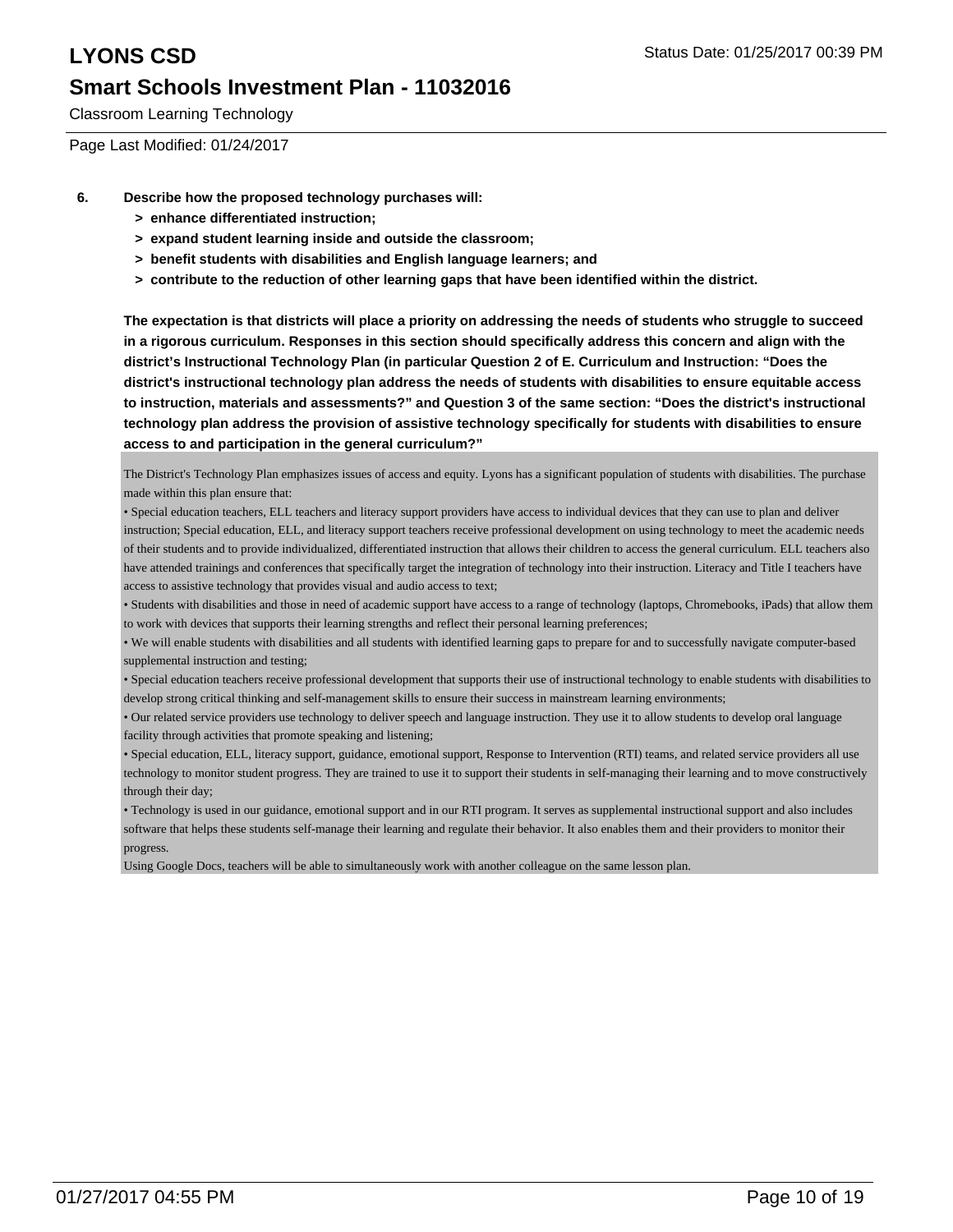Classroom Learning Technology

Page Last Modified: 01/24/2017

**7. Where appropriate, describe how the proposed technology purchases will enhance ongoing communication with parents and other stakeholders and help the district facilitate technology-based regional partnerships, including distance learning and other efforts.**

Our technology purchases are intended to enrich the delivery of curriculum and to ensure that technology is fully integrated into instruction. We use technology to communicate with our families in the following ways:

• We use twitter and robocalls to alert families and our community of changes in the school schedule, of noteworthy news and student

accomplishments, of extracurricular activities, and of important local, state and federal news that impacts the community;

• We have a website that has district resources and information about our schools.

• We are going to implement Google Classrooms to create on-line environments where teachers, students and families can interact in real time around learning and achievement.

• Teachers also have individual websites to create interactive websites to display student work, videos and photographs of the children engaged in learning, and to post assignments and reminders about school and class events;

• We have a comment section within our website for families and the community to provide feedback on specific issues. In this way, we can be alerted immediately to reactions to major issues impacting the district.

• Over the last six months ran several stakeholder focus groups(students, parents staff and community) to gather feedback to identify learning and technology gaps. This feedback helped us frame a guide for the proposed purchases.

**8. Describe the district's plan to provide professional development to ensure that administrators, teachers and staff can employ the technology purchased to enhance instruction successfully.**

**Note: This response should be aligned and expanded upon in accordance with your district's response to Question 1 of F. Professional Development of your Instructional Technology Plan: "Please provide a summary of professional development offered to teachers and staff, for the time period covered by this plan, to support technology to enhance teaching and learning. Please include topics, audience and method of delivery within your summary."**

The District recognizes the importance of ongoing and sustained professional development for staff and students. Professional development opportunities to further this new classroom learning community will be provided by the District, and WFL Edutech. Many teachers rely on learning communities for professional development such as Google Plus, Facebook, Twitter and YouTube. The district commits a significant amount of its curriculum and instruction funds to support teachers professional learning. We provide monies for technology professional development throughout the year and to support the learning of new technology on Superintendent's Conference Days. We also regularly send teachers to conferences and workshops where they acquire skills in using technology to differentiate instruction. We have offered a wide range of professional learning opportunities in the past several years.

Workshop topics include; Google Drive, Google Classroom, Teaching with Chromebooks, Google Apps for Educators, Introduction to Smartboard Use, Advanced Smartboard Use, Maximizing the Use of District On-Line Subscriptions, Digital Publishing, iBook Author, Skype in the Classroom, and Google Tools. Using Technology to Enhance RTI Strategies, Coding, STEM, Game Design and Flipped Instruction. We also send teachers to conferences at the NYSCATE TECH Expo. Our technical support provider WFL Edutech, provides personalized professional learning support to teachers and helps them to troubleshoot.

- **9. Districts must contact the SUNY/CUNY teacher preparation program that supplies the largest number of the district's new teachers to request advice on innovative uses and best practices at the intersection of pedagogy and educational technology.**
	- $\boxtimes$  By checking this box, you certify that you have contacted the SUNY/CUNY teacher preparation program that supplies the largest number of your new teachers to request advice on these issues.

## **9a. Please enter the name of the SUNY or CUNY Institution that you contacted.**

SUNY Oswego

**9b. Enter the primary Institution phone number.**

(315) 312-4061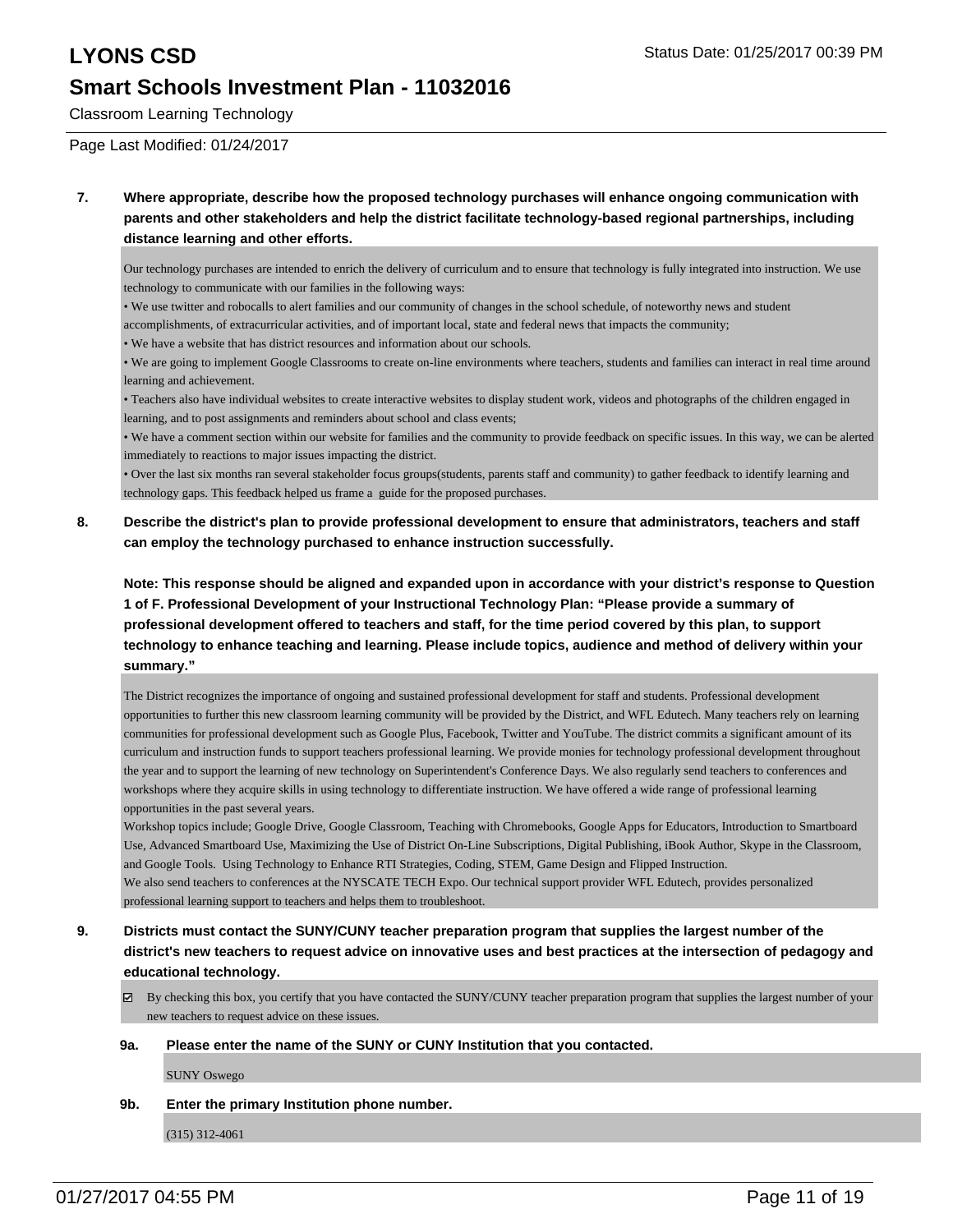Classroom Learning Technology

Page Last Modified: 01/24/2017

**9c. Enter the name of the contact person with whom you consulted and/or will be collaborating with on innovative uses of technology and best practices.**

Marcia Burrell

**10. A district whose Smart Schools Investment Plan proposes the purchase of technology devices and other hardware must account for nonpublic schools in the district.**

**Are there nonpublic schools within your school district?**

Yes

 $\boxtimes$  No

**11. Nonpublic Classroom Technology Loan Calculator**

**The Smart Schools Bond Act provides that any Classroom Learning Technology purchases made using Smart Schools funds shall be lent, upon request, to nonpublic schools in the district. However, no school district shall be required to loan technology in amounts greater than the total obtained and spent on technology pursuant to the Smart Schools Bond Act and the value of such loan may not exceed the total of \$250 multiplied by the nonpublic school enrollment in the base year at the time of enactment.**

**See:**

**http://www.p12.nysed.gov/mgtserv/smart\_schools/docs/Smart\_Schools\_Bond\_Act\_Guidance\_04.27.15\_Final.pdf.**

|                                     | 1. Classroom<br>Technology<br>Sub-allocation | 2. Public<br>i Enrollment<br>$(2014 - 15)$ | 13. Nonpublic<br><b>Enrollment</b><br>(2014-15) | 4. Sum of<br>l Public and<br>Nonpublic<br>Enrollment                                          | 15. Total Per<br>Pupil Sub-<br>lallocation | 6. Total<br>Nonpublic Loan<br>Amount |
|-------------------------------------|----------------------------------------------|--------------------------------------------|-------------------------------------------------|-----------------------------------------------------------------------------------------------|--------------------------------------------|--------------------------------------|
| Calculated Nonpublic Loan<br>Amount |                                              |                                            |                                                 | (No Response)   (No Response)   (No Response)   (No Response)   (No Response)   (No Response) |                                            |                                      |

**12. To ensure the sustainability of technology purchases made with Smart Schools funds, districts must demonstrate a long-term plan to maintain and replace technology purchases supported by Smart Schools Bond Act funds. This sustainability plan shall demonstrate a district's capacity to support recurring costs of use that are ineligible for Smart Schools Bond Act funding such as device maintenance, technical support, Internet and wireless fees, maintenance of hotspots, staff professional development, building maintenance and the replacement of incidental items. Further, such a sustainability plan shall include a long-term plan for the replacement of purchased devices and equipment at the end of their useful life with other funding sources.**

 $\boxtimes$  By checking this box, you certify that the district has a sustainability plan as described above.

**13. Districts must ensure that devices purchased with Smart Schools Bond funds will be distributed, prepared for use, maintained and supported appropriately. Districts must maintain detailed device inventories in accordance with generally accepted accounting principles.**

By checking this box, you certify that the district has a distribution and inventory management plan and system in place.

**14. If you are submitting an allocation for Classroom Learning Technology complete this table. Note that the calculated Total at the bottom of the table must equal the Total allocation for this category that you entered in the SSIP Overview overall budget.**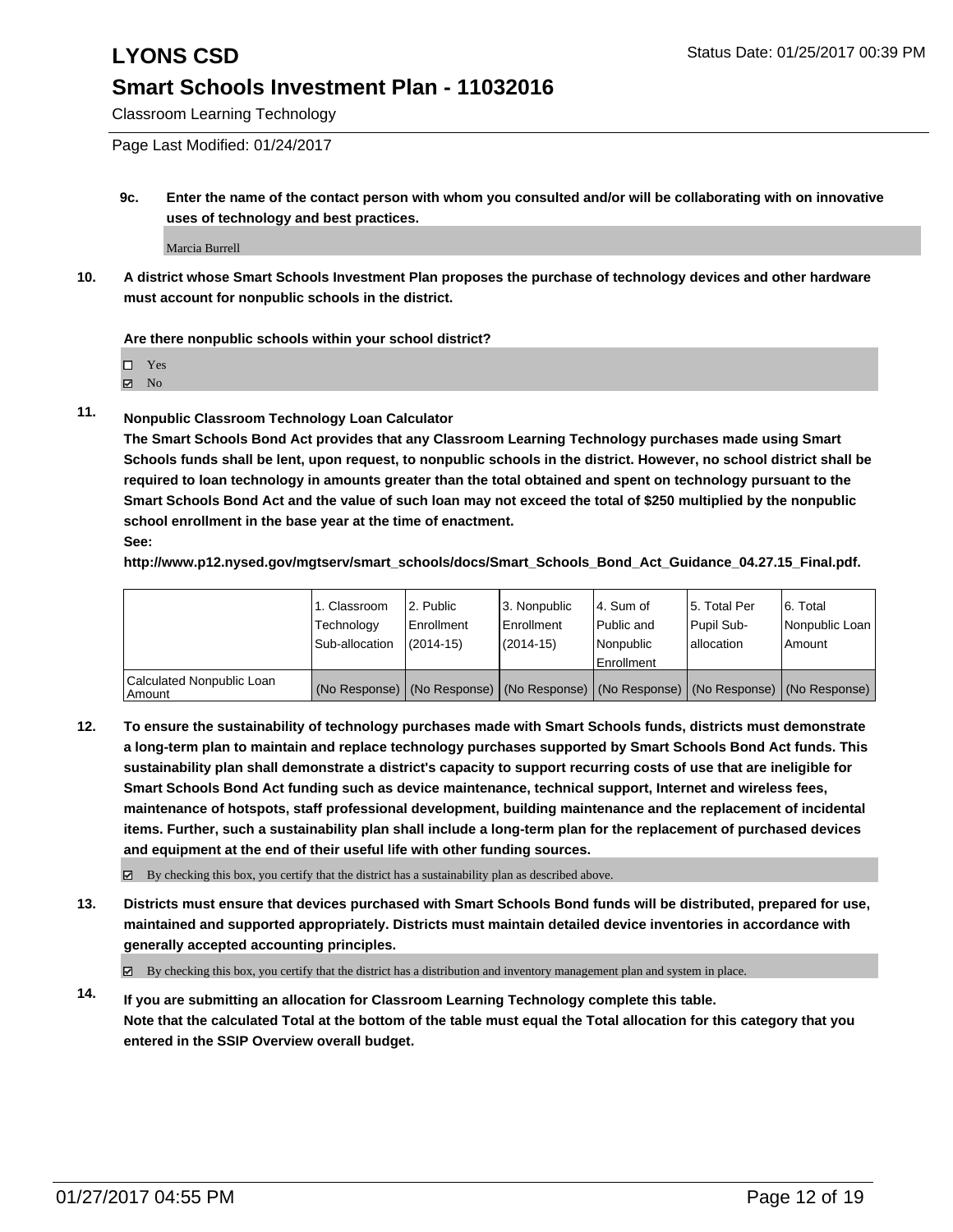Classroom Learning Technology

Page Last Modified: 01/24/2017

|                          | Sub-Allocation |
|--------------------------|----------------|
| Interactive Whiteboards  | (No Response)  |
| <b>Computer Servers</b>  | (No Response)  |
| <b>Desktop Computers</b> | (No Response)  |
| Laptop Computers         | 355,890        |
| <b>Tablet Computers</b>  | (No Response)  |
| <b>Other Costs</b>       | 166,200        |
| Totals:                  | 522,090        |

**15. Please detail the type, quantity, per unit cost and total cost of the eligible items under each sub-category. This is especially important for any expenditures listed under the "Other" category. All expenditures must be capital-bond eligible to be reimbursed through the SSBA. If you have any questions, please contact us directly through smartschools@nysed.gov.**

**Please specify in the "Item to be Purchased" field which specific expenditures and items are planned to meet the district's nonpublic loan requirement, if applicable.**

**NOTE: Wireless Access Points that will be loaned/purchased for nonpublic schools should ONLY be included in this category, not under School Connectivity, where public school districts would list them.**

| Select the allowable expenditure<br>type. | Item to be Purchased            | Quantity | Cost per Item | <b>Total Cost</b> |
|-------------------------------------------|---------------------------------|----------|---------------|-------------------|
| Repeat to add another item under          |                                 |          |               |                   |
| each type.                                |                                 |          |               |                   |
| <b>Laptop Computers</b>                   | Dell Chromebook 11 3120         | 1112     | 320           | 355,890           |
| <b>Other Costs</b>                        | LocknCharge Carrier 30 Cart     | 65       | 1,400         | 91.000            |
| <b>Other Costs</b>                        | <b>Chromebook Cases</b>         | 1112     | 45            | 49.500            |
| <b>Other Costs</b>                        | <b>Chromebook Power Adapter</b> | 350      | 52            | 18,200            |
| <b>Other Costs</b>                        | Headphones                      | 800      | 9             | 7,500             |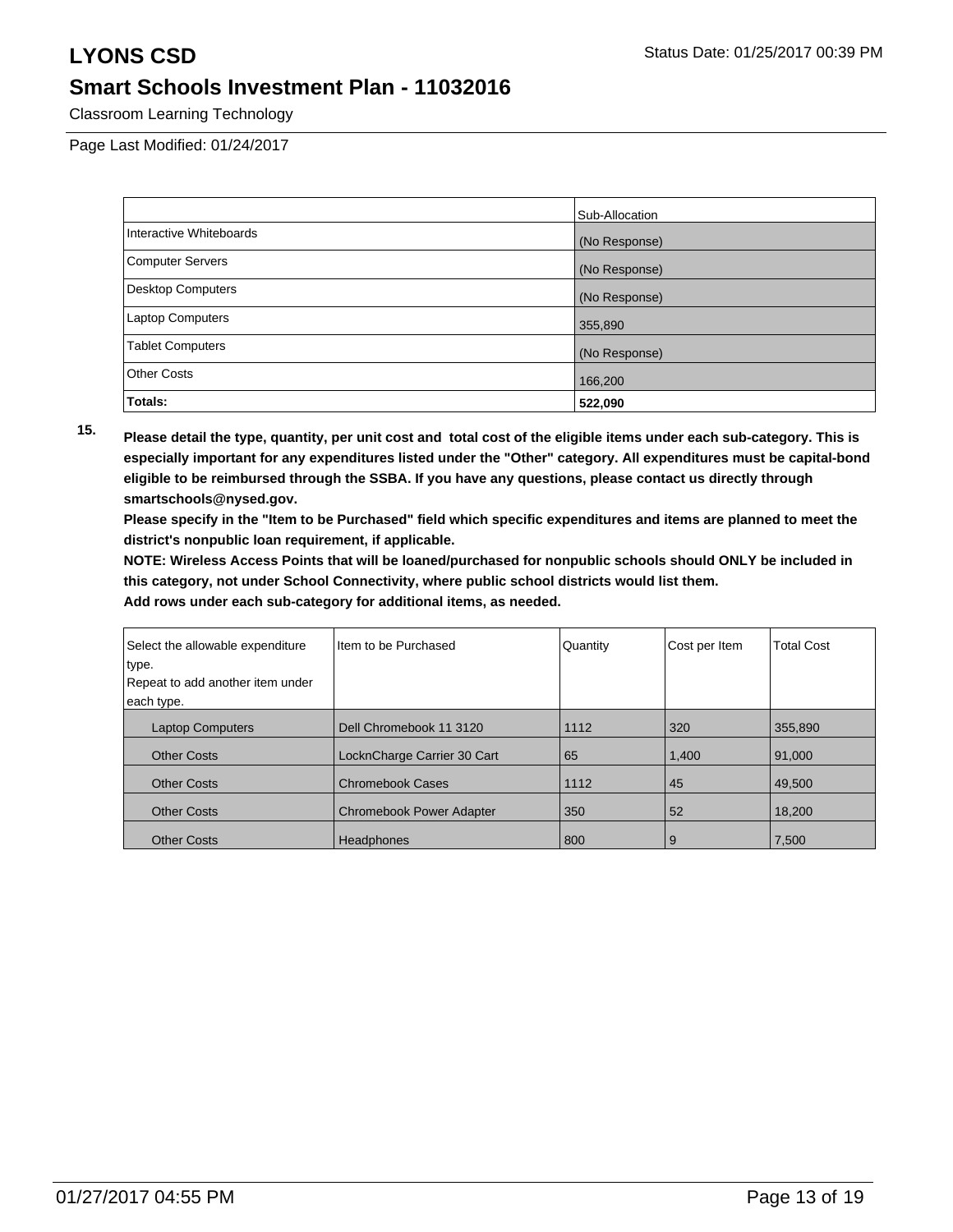Pre-Kindergarten Classrooms

Page Last Modified: 01/24/2017

**1. Provide information regarding how and where the district is currently serving pre-kindergarten students and justify the need for additional space with enrollment projections over 3 years.**

(No Response)

- **2. Describe the district's plan to construct, enhance or modernize education facilities to accommodate prekindergarten programs. Such plans must include:**
	- **Specific descriptions of what the district intends to do to each space;**
	- **An affirmation that pre-kindergarten classrooms will contain a minimum of 900 square feet per classroom;**
	- **The number of classrooms involved;**
	- **The approximate construction costs per classroom; and**
	- **Confirmation that the space is district-owned or has a long-term lease that exceeds the probable useful life of the improvements.**

(No Response)

**3. Smart Schools Bond Act funds may only be used for capital construction costs. Describe the type and amount of additional funds that will be required to support ineligible ongoing costs (e.g. instruction, supplies) associated with any additional pre-kindergarten classrooms that the district plans to add.**

(No Response)

**4. All plans and specifications for the erection, repair, enlargement or remodeling of school buildings in any public school district in the State must be reviewed and approved by the Commissioner. Districts that plan capital projects using their Smart Schools Bond Act funds will undergo a Preliminary Review Process by the Office of Facilities Planning.**

**Please indicate on a separate row each project number given to you by the Office of Facilities Planning.**

| Project Number |  |  |
|----------------|--|--|
| (No Response)  |  |  |

**5. If you have made an allocation for Pre-Kindergarten Classrooms, complete this table.**

**Note that the calculated Total at the bottom of the table must equal the Total allocation for this category that you entered in the SSIP Overview overall budget.**

|                                          | Sub-Allocation |
|------------------------------------------|----------------|
| Construct Pre-K Classrooms               | (No Response)  |
| Enhance/Modernize Educational Facilities | (No Response)  |
| Other Costs                              | (No Response)  |
| Totals:                                  |                |

**6. Please detail the type, quantity, per unit cost and total cost of the eligible items under each sub-category. This is especially important for any expenditures listed under the "Other" category. All expenditures must be capital-bond eligible to be reimbursed through the SSBA. If you have any questions, please contact us directly through smartschools@nysed.gov.**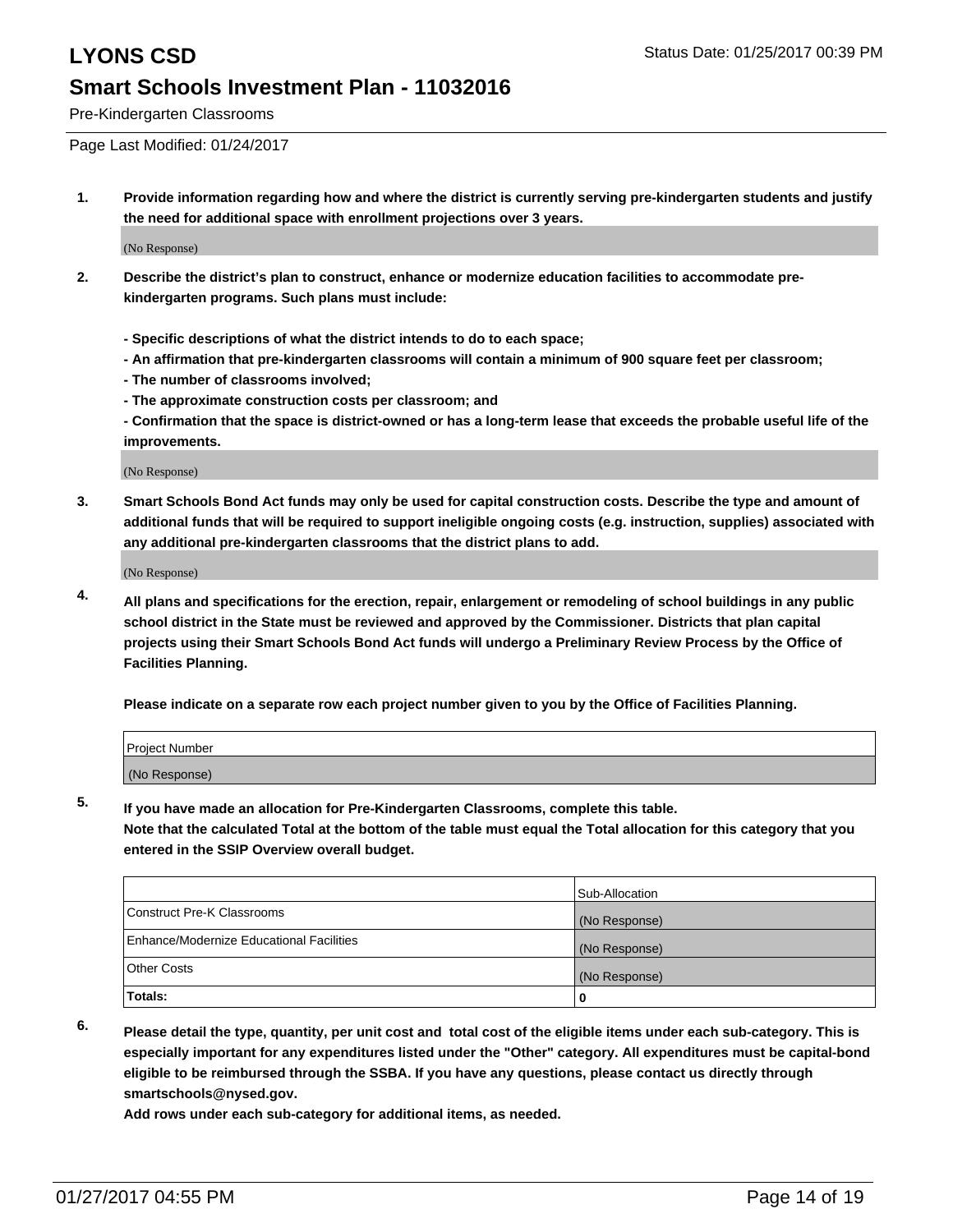Pre-Kindergarten Classrooms

Page Last Modified: 01/24/2017

| Select the allowable expenditure | Item to be purchased | Quantity      | Cost per Item | Total Cost    |
|----------------------------------|----------------------|---------------|---------------|---------------|
| type.                            |                      |               |               |               |
| Repeat to add another item under |                      |               |               |               |
| each type.                       |                      |               |               |               |
| (No Response)                    | (No Response)        | (No Response) | (No Response) | (No Response) |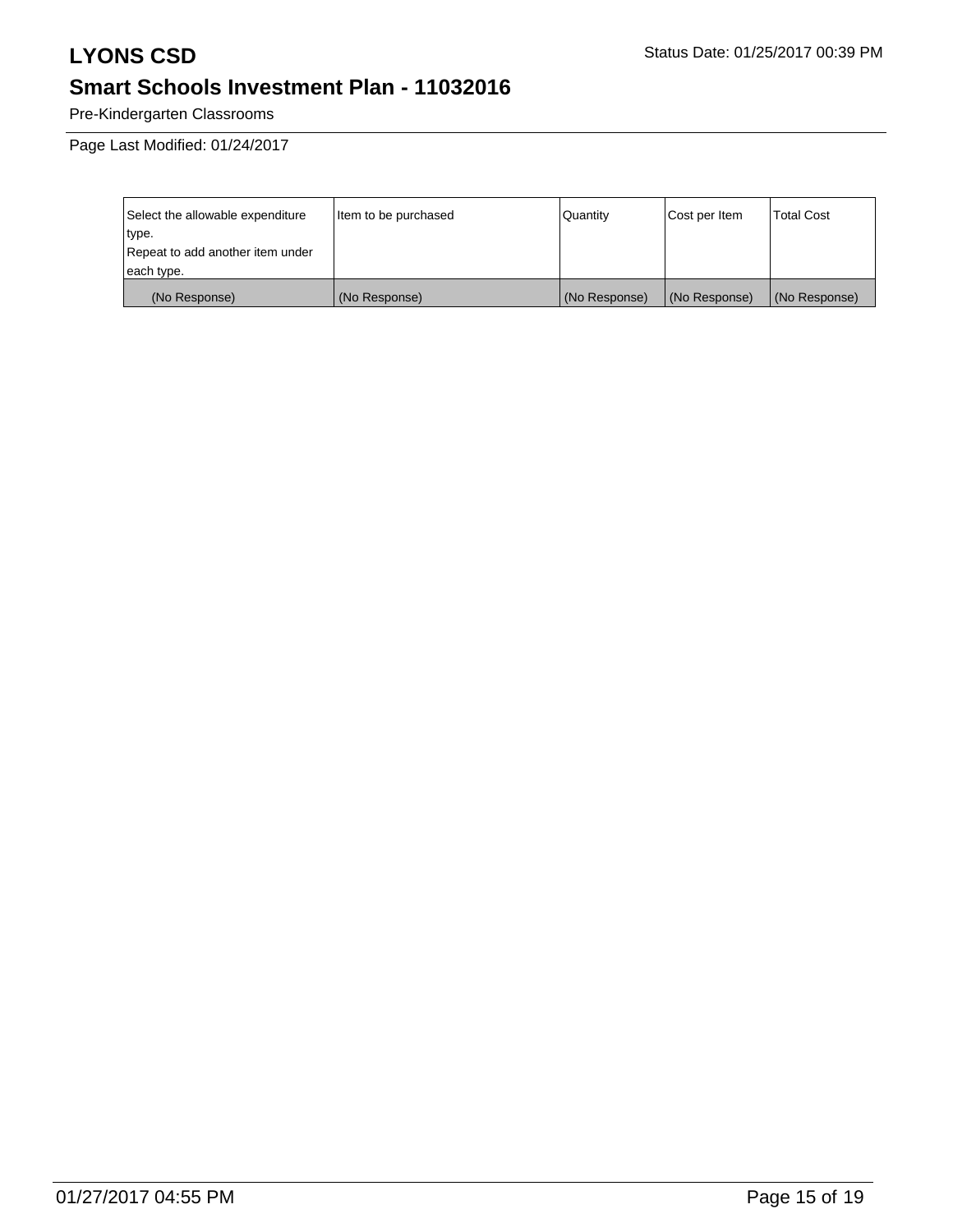Replace Transportable Classrooms

Page Last Modified: 01/24/2017

**1. Describe the district's plan to construct, enhance or modernize education facilities to provide high-quality instructional space by replacing transportable classrooms.**

(No Response)

**2. All plans and specifications for the erection, repair, enlargement or remodeling of school buildings in any public school district in the State must be reviewed and approved by the Commissioner. Districts that plan capital projects using their Smart Schools Bond Act funds will undergo a Preliminary Review Process by the Office of Facilities Planning.**

**Please indicate on a separate row each project number given to you by the Office of Facilities Planning.**

| <b>Project Number</b> |  |
|-----------------------|--|
| (No Response)         |  |

**3. For large projects that seek to blend Smart Schools Bond Act dollars with other funds, please note that Smart Schools Bond Act funds can be allocated on a pro rata basis depending on the number of new classrooms built that directly replace transportable classroom units.**

**If a district seeks to blend Smart Schools Bond Act dollars with other funds describe below what other funds are being used and what portion of the money will be Smart Schools Bond Act funds.**

(No Response)

**4. If you have made an allocation for Replace Transportable Classrooms, complete this table. Note that the calculated Total at the bottom of the table must equal the Total allocation for this category that you entered in the SSIP Overview overall budget.**

|                                                | Sub-Allocation |
|------------------------------------------------|----------------|
| Construct New Instructional Space              | (No Response)  |
| Enhance/Modernize Existing Instructional Space | (No Response)  |
| Other Costs                                    | (No Response)  |
| <b>Totals:</b>                                 |                |

**5. Please detail the type, quantity, per unit cost and total cost of the eligible items under each sub-category. This is especially important for any expenditures listed under the "Other" category. All expenditures must be capital-bond eligible to be reimbursed through the SSBA. If you have any questions, please contact us directly through smartschools@nysed.gov.**

| Select the allowable expenditure | Item to be purchased | Quantity      | Cost per Item | <b>Total Cost</b> |
|----------------------------------|----------------------|---------------|---------------|-------------------|
| type.                            |                      |               |               |                   |
| Repeat to add another item under |                      |               |               |                   |
| each type.                       |                      |               |               |                   |
| (No Response)                    | (No Response)        | (No Response) | (No Response) | (No Response)     |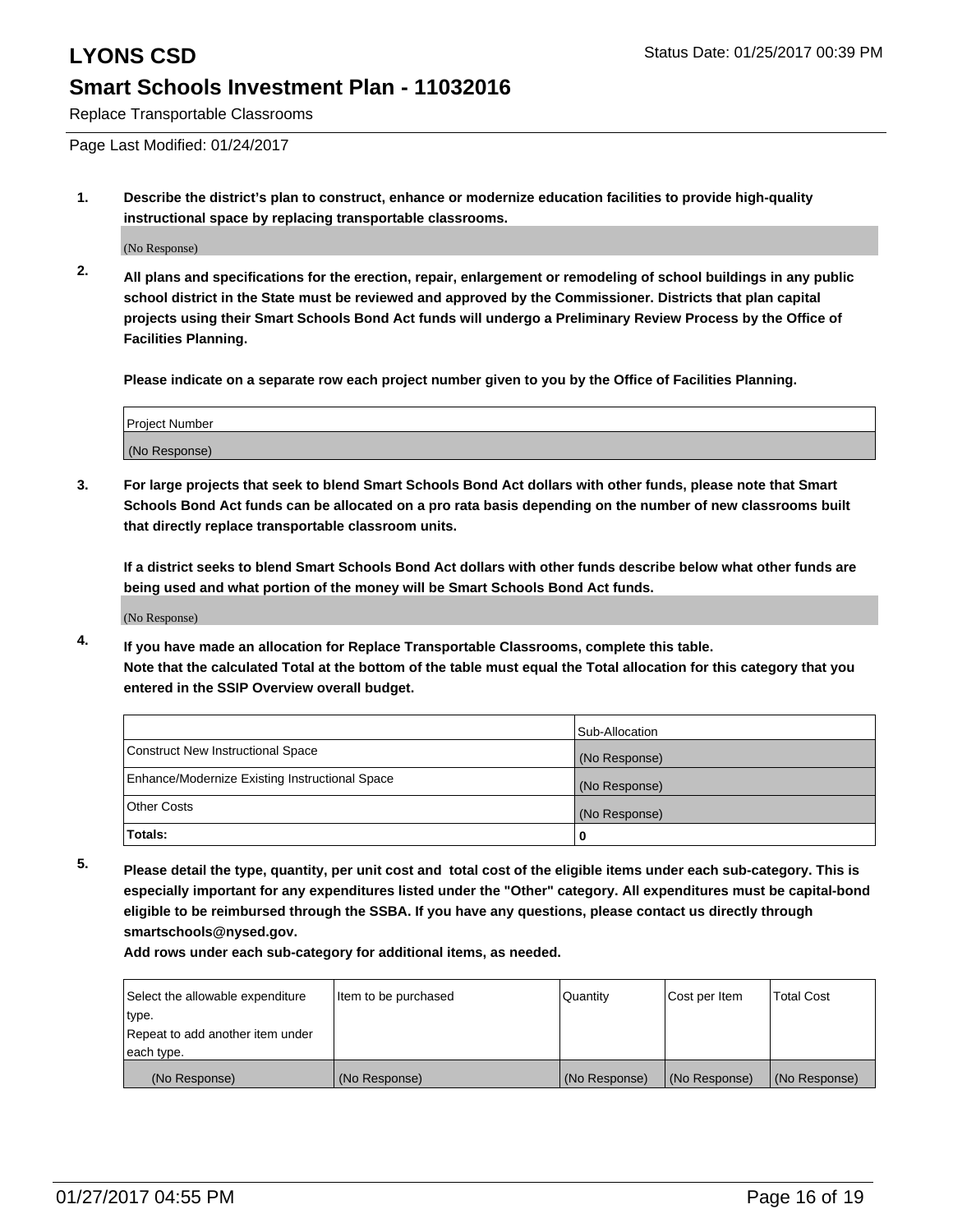High-Tech Security Features

Page Last Modified: 01/24/2017

**1. Describe how you intend to use Smart Schools Bond Act funds to install high-tech security features in school buildings and on school campuses.**

(No Response)

**2. All plans and specifications for the erection, repair, enlargement or remodeling of school buildings in any public school district in the State must be reviewed and approved by the Commissioner. Districts that plan capital projects using their Smart Schools Bond Act funds will undergo a Preliminary Review Process by the Office of Facilities Planning.** 

**Please indicate on a separate row each project number given to you by the Office of Facilities Planning.**

| Project Number |  |
|----------------|--|
| (No Response)  |  |

- **3. Was your project deemed eligible for streamlined Review?**
	- Yes
	- $\square$  No
- **4. Include the name and license number of the architect or engineer of record.**

| Name          | License Number |
|---------------|----------------|
| (No Response) | (No Response)  |

**5. If you have made an allocation for High-Tech Security Features, complete this table. Note that the calculated Total at the bottom of the table must equal the Total allocation for this category that you entered in the SSIP Overview overall budget.**

|                                                      | Sub-Allocation |
|------------------------------------------------------|----------------|
| Capital-Intensive Security Project (Standard Review) | (No Response)  |
| <b>Electronic Security System</b>                    | (No Response)  |
| <b>Entry Control System</b>                          | (No Response)  |
| Approved Door Hardening Project                      | (No Response)  |
| <b>Other Costs</b>                                   | (No Response)  |
| Totals:                                              | 0              |

**6. Please detail the type, quantity, per unit cost and total cost of the eligible items under each sub-category. This is especially important for any expenditures listed under the "Other" category. All expenditures must be capital-bond eligible to be reimbursed through the SSBA. If you have any questions, please contact us directly through smartschools@nysed.gov.**

| Select the allowable expenditure | Item to be purchased | Quantity      | Cost per Item | <b>Total Cost</b> |
|----------------------------------|----------------------|---------------|---------------|-------------------|
| type.                            |                      |               |               |                   |
| Repeat to add another item under |                      |               |               |                   |
| each type.                       |                      |               |               |                   |
| (No Response)                    | (No Response)        | (No Response) | (No Response) | (No Response)     |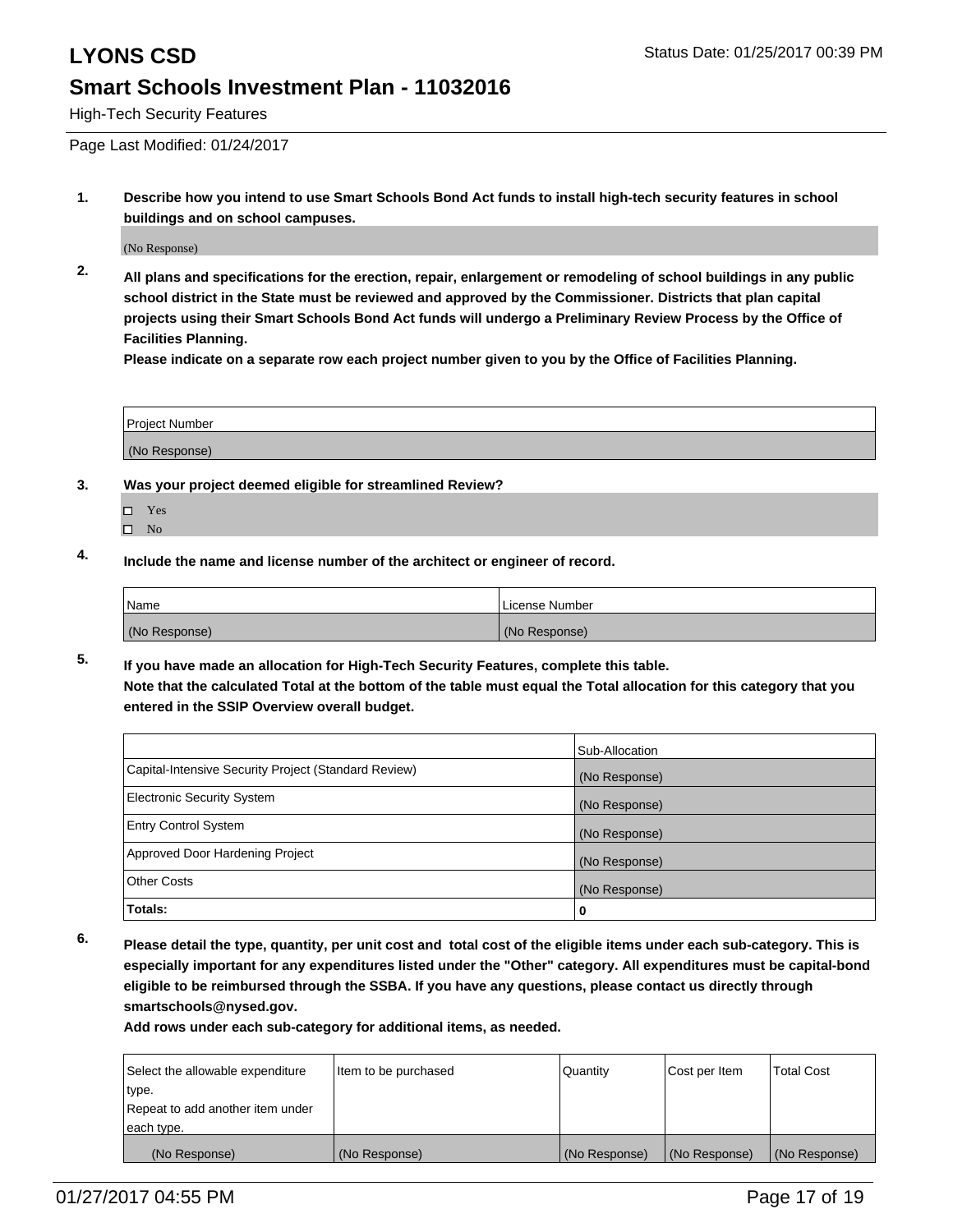Report

Page Last Modified: 01/20/2017